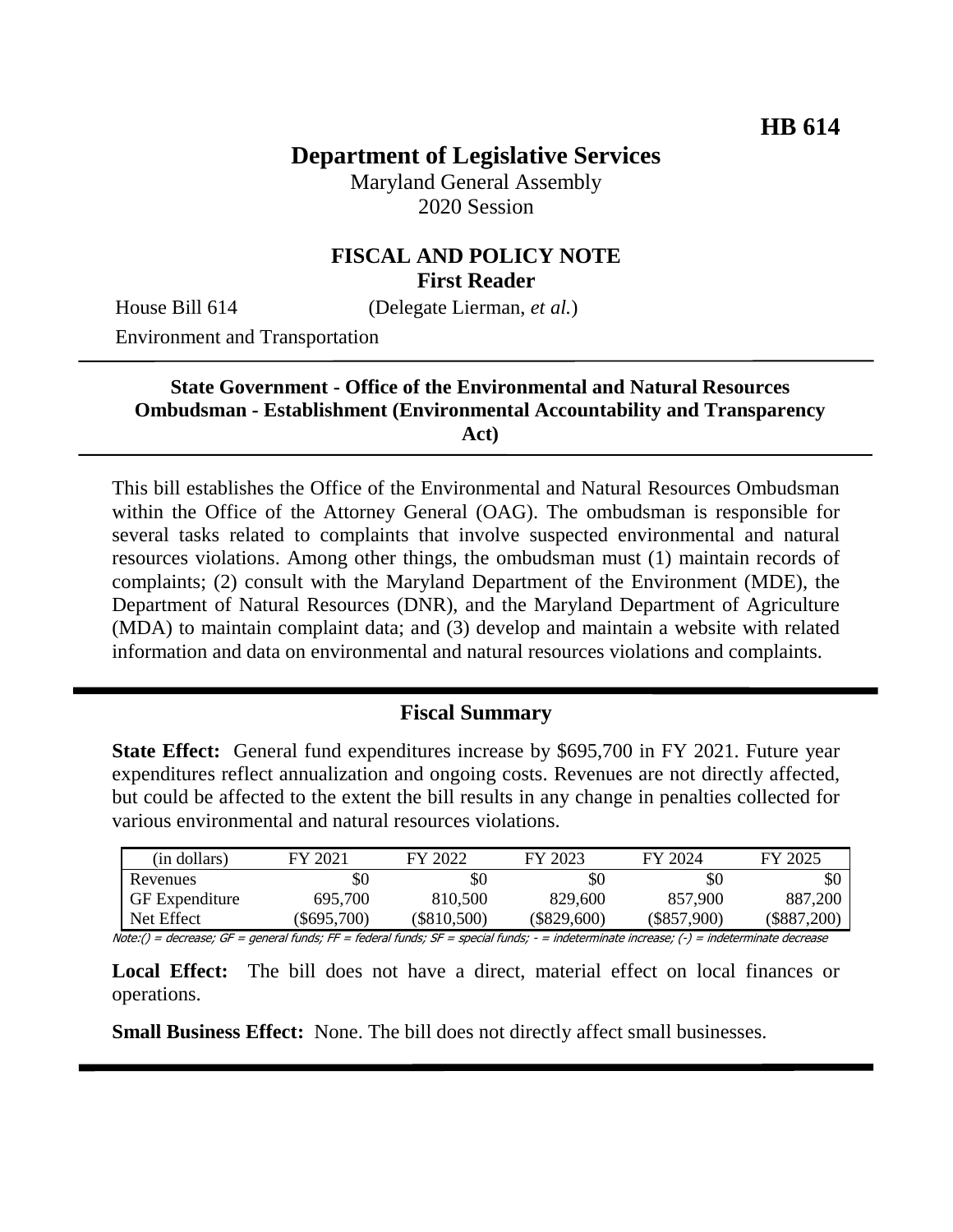## **Analysis**

**Bill Summary:** "Suspected environmental and natural resources violation" or "suspected violation" means a suspected violation of (1) an environmental law or regulation related to managing or protecting ambient air quality or water quality or (2) a natural resources or conservation law or regulation related to managing or protecting wildlife or fishery species or populations.

The Attorney General must appoint an ombudsman that meets the requirements established under the bill. OAG must provide office space and staff for the ombudsman and take appropriate steps to protect the autonomy and independence of the ombudsman. The ombudsman is a full-time State employee and is entitled to an annual salary as provided in the State budget.

The ombudsman must (1) receive and process complaints that involve suspected environmental and natural resources violations; (2) refer each complaint received to the appropriate State or local enforcement agency; (3) maintain a record of each complaint received, as specified; (4) on at least a monthly basis, and in consultation with MDE, DNR, and MDA, maintain and update a list of new complaints received, complaints that remain open, and complaints that have been recently closed, as specified; (5) on at least a weekly basis, and in consultation with MDE, DNR, and MDA, maintain and update a list of new legal settlements proposed by the departments that involve suspected violations, as specified; and (6) provide an update to an individual who has submitted a complaint pursuant to the bill if a State or local enforcement agency initiates an investigation or an enforcement action based on the complaint or if the ombudsman has closed a complaint.

In conjunction with MDE, DNR, and MDA, the ombudsman must develop and maintain a website to provide (1) a list of each complaint received by the ombudsman, MDE, DNR, and MDA for a suspected violation, as specified; (2) a list of each inspection and enforcement action conducted and initiated by MDE, DNR, and MDA during the previous 365 days under the authority of a State or federal law or regulation related to managing or protecting ambient air quality, water quality, wildlife, or fisheries, as specified; (3) a list of each violation discovered within the previous 365 days that MDE, DNR, or MDA has deemed "significant noncompliance," a "high-priority violation," or any other elevated status of concern, as specified; (4) a list of all expired and administratively continued environmental permits issued by MDE, as specified; and (5) all information on enforcement actions related to sediment and erosion control laws and regulations that is required to be posted to MDE's website under current law. The information that is required to be posted on the ombudsman's website must be (1) kept for three years; (2) updated on at least a monthly basis; and (3) maintained in a database format that is searchable by category of information.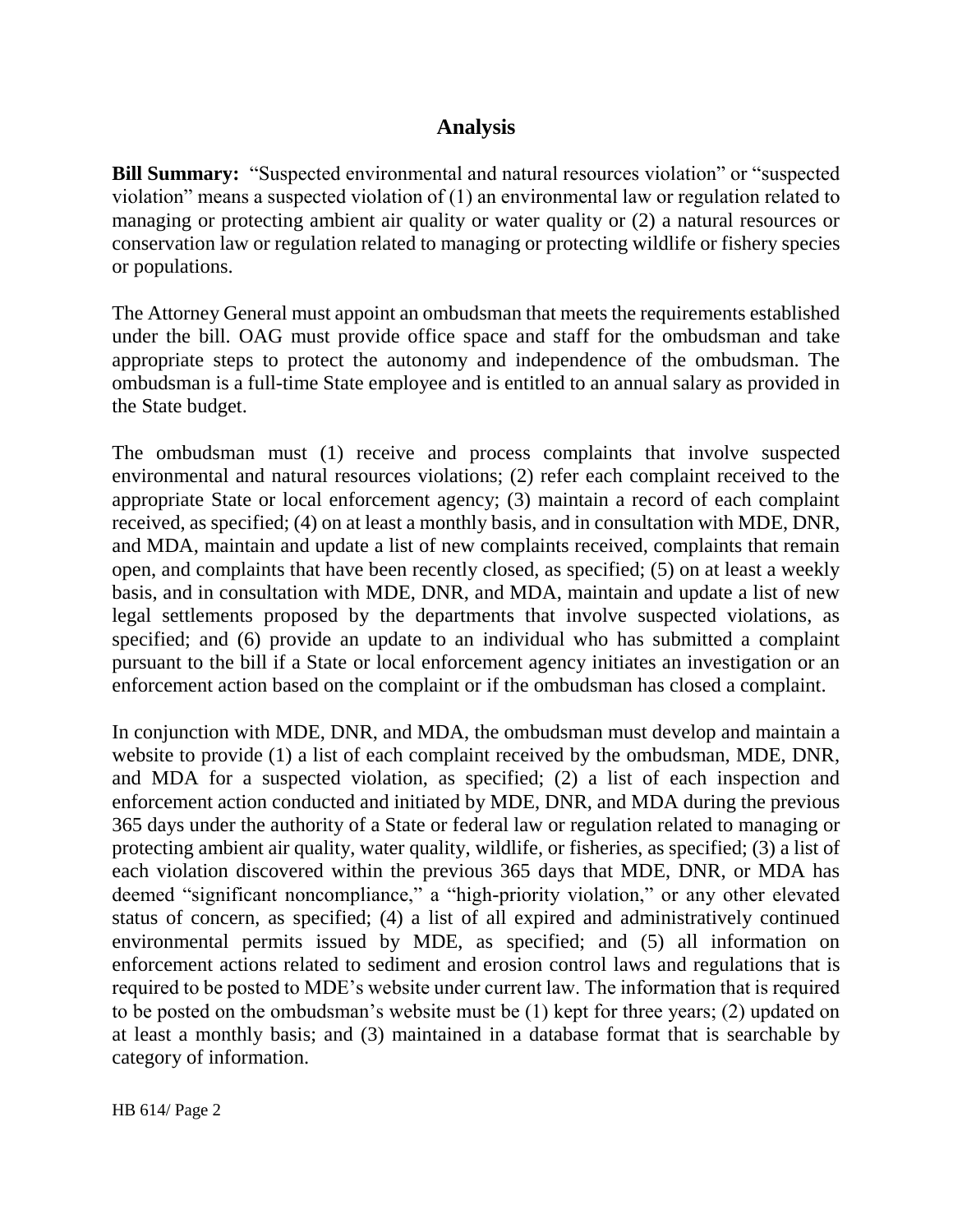### **Current Law/Background:**

#### *Maryland Department of the Environment*

MDE's primary mission is to protect and restore the environment for the health and well-being of all Marylanders.

The mission of MDE's Air and Radiation Administration is to improve and maintain air quality and control sources of radiation to protect the health and welfare of the people and the environment of Maryland while providing for enhanced community service and economic development. The regulatory activities of the administration include (1) monitoring air quality from various sources; (2) inspecting equipment that has the potential to emit radiation or cause air pollution; (3) reducing air pollution from motor vehicles by establishing and enforcing jointly with the Motor Vehicle Administration a vehicle emissions inspection program; (4) developing plans, programs, and standards to reduce and prevent air pollution and control sources of radiation in a cost effective manner that protects public health; and (5) investigating and resolving complaints.

The mission of MDE's Water and Science Administration is to restore and maintain the quality of the State's ground and surface waters, protect wetland habitats throughout the State, and manage the utilization of Maryland's mineral and water resources. The administration manages a broad range of activities, including (1) inspecting and maintaining compliance of various facilities and activities, including industrial and municipal wastewater discharges, agriculture, construction involving water and sewerage facilities, sediment control, stormwater management, wetlands, and waterways; (2) protecting public health and water quality through permitting for surface and groundwater discharges; (3) surveying and evaluating public water systems to ensure that they are optimized and to reduce the risk of passing pathogens to drinking water; and (4) providing technical assistance to water and wastewater utilities.

Chapters 517 and 518 of 2019 required each jurisdiction that is delegated authority to enforce sediment and erosion control laws and regulations under Subtitle 1 of Title 4 of the Environment Article to submit an annual report to MDE by January 1 of each year. The report must provide information related to specified environmental violations. MDE must post the information collected under the bill on its website. By March 1 of each year, MDE must report to the Governor and the General Assembly.

Pursuant to § 1-301(d) of the Environment Article, the Secretary of Environment, in consultation with the Attorney General, must submit an annual report on MDE's enforcement activities for the prior fiscal year to the Legislative Policy Committee. In its fiscal 2019 report, MDE noted that it provided regulatory oversight for 153,908 regulated entities, with 68,387 permits in effect in 32 different enforcement areas. MDE also reported

HB 614/ Page 3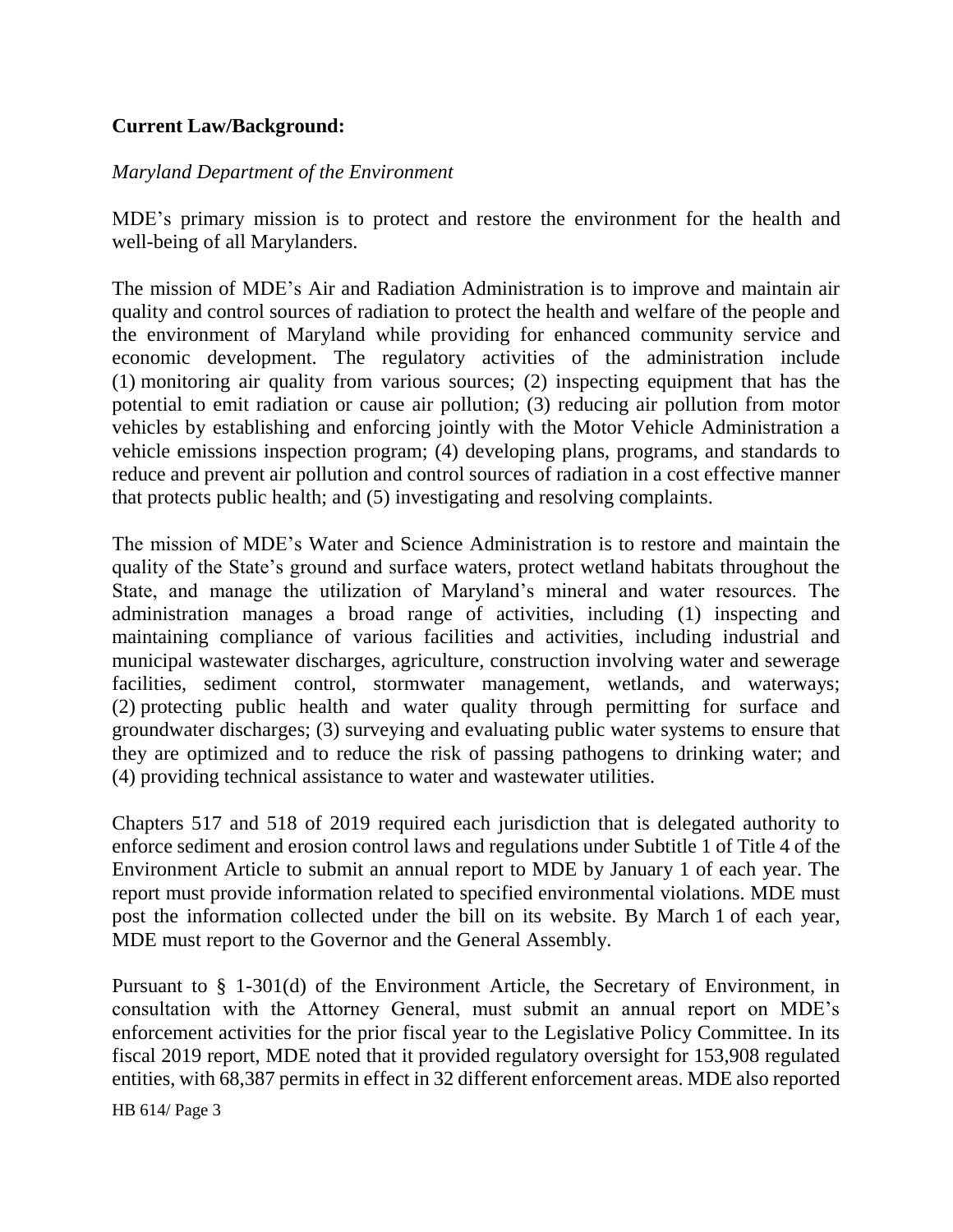that it (1) inspected 55,329 sites in fiscal 2019; (2) performed 171,585 inspections, audits, and spot checks; and (3) collected almost \$3 million in penalties as a result of environmental violations.

#### *Department of Natural Resources*

The mission of DNR is to lead Maryland in securing a sustainable future for our environment, society, and economy by preserving, protecting, restoring, and enhancing the State's natural resources. DNR's Fisheries Service manages commercial and recreational fishery harvests to maintain sustainable quality fisheries, enhance and restore fish and shellfish species in decline, promote ethical fishing practices, and ensure public involvement in the fishery management process. The Wildlife and Heritage Service regulates hunting, trapping, and other wildlife management activities through permitting and licensing. The Natural Resources Police is responsible for enforcing laws governing commercial fishing, aquaculture, wildlife, and boating.

#### **State Expenditures:**

#### *Office of the Attorney General*

General fund expenditures for OAG increase by \$301,948 in fiscal 2021, which accounts for the bill's October 1, 2020 effective date. This estimate reflects the cost of hiring the ombudsman, one assistant attorney general, and one part-time (50%) administrative officer to (1) receive, process, and track complaints; (2) coordinate with affected State agencies; (3) maintain and update a large volume of information received from the affected agencies; and (4) develop and maintain the required website and associated database. It includes salaries, fringe benefits, one-time start-up costs (including the development of a website), and ongoing operating expenses.

| <b>Positions</b>                 | 2.5       |
|----------------------------------|-----------|
| Salaries and Fringe Benefits     | \$261,737 |
| <b>Website Development Costs</b> | 20,000    |
| <b>Other Operating Expenses</b>  | 20,211    |
| <b>Total FY 2021 OAG Costs</b>   | \$301,948 |

Future year expenditures reflect full salaries with annual increases and employee turnover and ongoing operating expenses including website and database maintenance.

#### *Maryland Department of the Environment*

HB 614/ Page 4 General fund expenditures for MDE increase by \$275,131 in fiscal 2021, which accounts for the bill's October 1, 2020 effective date. This estimate reflects the cost of hiring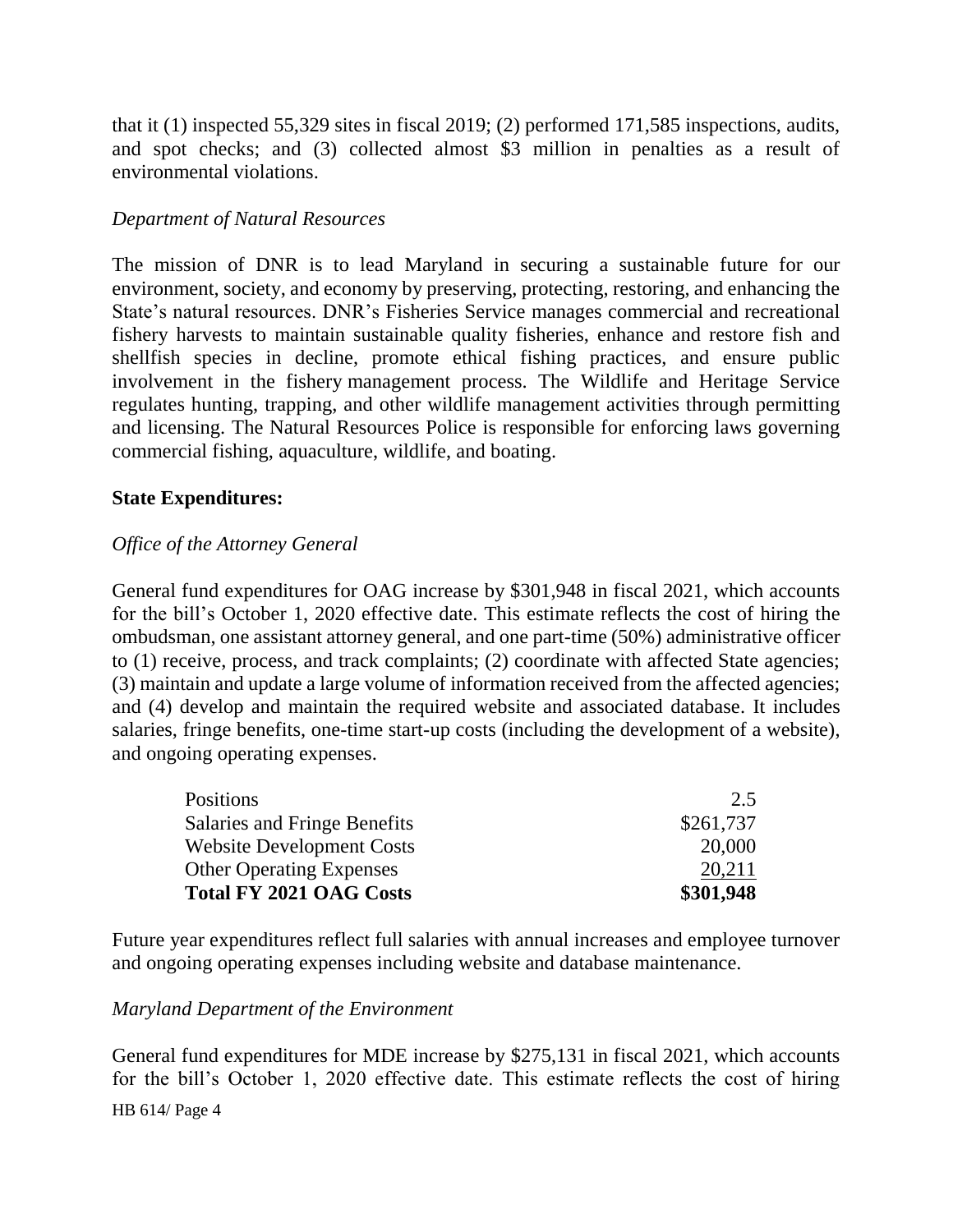five natural resource planners to (1) evaluate and develop a way to electronically transmit data from MDE's various databases to the ombudsman; (2) track and distribute data and complaints received from the ombudsman; (3) run monthly and weekly database reports to provide information on the status of new and existing complaints; (4) run database reports and provide the ombudsman with information on violations, inspections, enforcement actions, and administratively extended permits; (5) screen data sent to the ombudsman to ensure that confidential information is not transmitted; (6) respond to an anticipated increase in the number of Public Information Act (PIA) requests received; and (7) coordinate with the ombudsman and participate in required weekly and monthly meetings. It includes salaries, fringe benefits, one-time start-up costs, and ongoing operating expenses. The information and assumptions used in calculating the estimate are stated below:

- MDE regulates and oversees thousands of entities and deals with a high volume of complaints, inspections, and investigations each year;
- providing the required information to the ombudsman significantly increases MDE's reporting and tracking responsibilities and requires MDE to develop a new team to coordinate and centralize this information; and
- the establishment of the new office and the increased visibility of MDE records results in a significant increase in PIA requests received by MDE.

| <b>Positions</b>               |           |
|--------------------------------|-----------|
| Salaries and Fringe Benefits   | \$248,300 |
| <b>Operating Expenses</b>      | 26,831    |
| <b>Total FY 2021 MDE Costs</b> | \$275,131 |

Future year expenditures reflect full salaries with annual increases and employee turnover and ongoing operating expenses.

### *Department of Natural Resources*

General fund expenditures for DNR increase by \$118,626 in fiscal 2021, which accounts for the bill's October 1, 2020 effective date. This estimate reflects the cost of hiring two administrators, one for the Fisheries Service and one for the Wildlife and Heritage Service, to (1) assign tracking numbers to suspected natural resources wildlife and fisheries violations; (2) update current databases; (3) coordinate with the ombudsman's office; and (4) provide the ombudsman with information on violations, inspections, and enforcement actions. It includes salaries, fringe benefits, one-time start-up costs, and ongoing operating expenses.